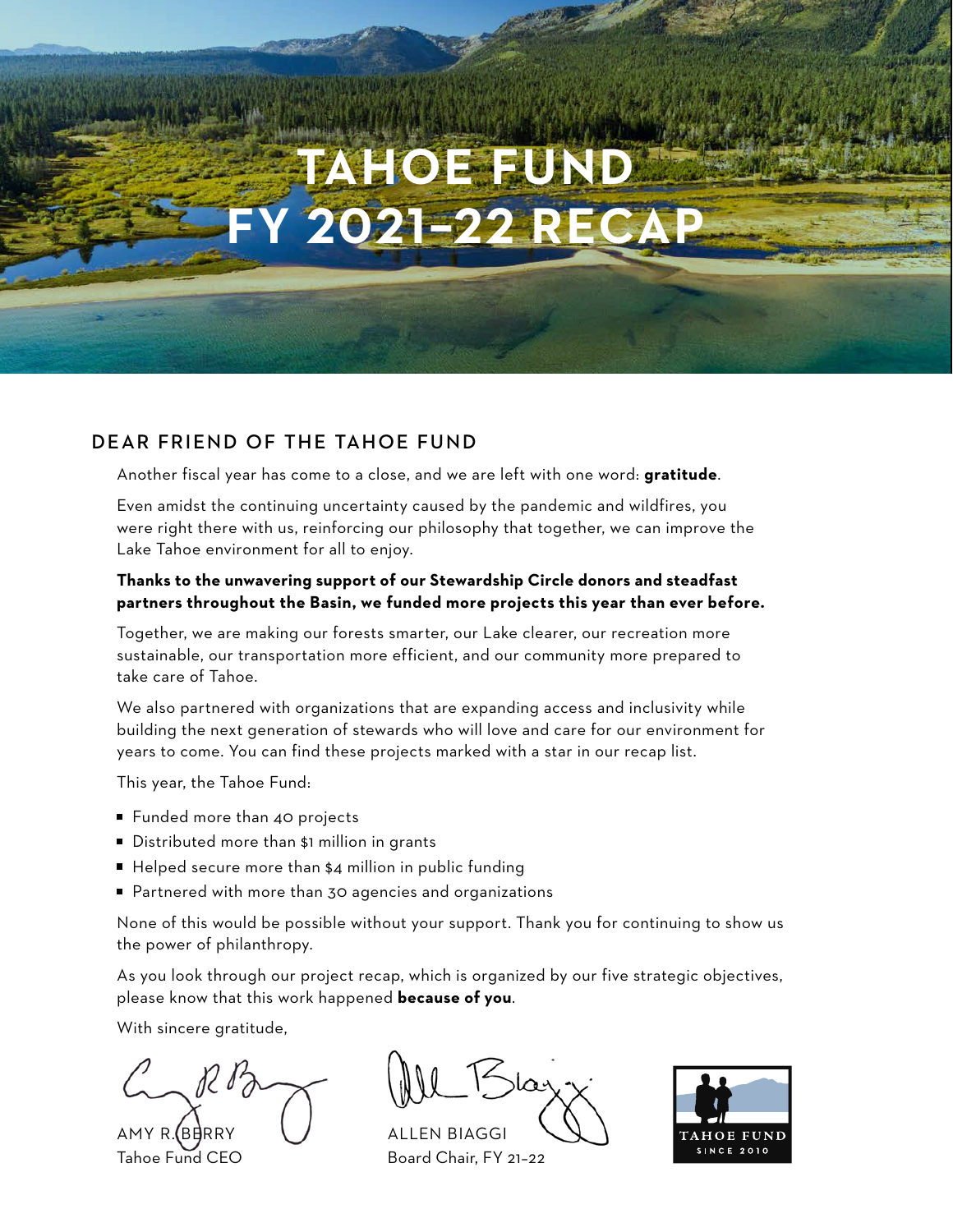# FOREST HEALTH

**Post-Caldor Fire Fuel Treatment** 

**Research:** Many credit the fuel thinning treatments around South Lake Tahoe with helping to prevent the loss of any homes in the Basin during the Caldor Fire. Scientists with the US Forest Service are now conducting on-the-ground research to fully understand and document the impact of those treatments.

**Sugar Pine Plantings:** The Sugar Pine Foundation continued to plant sugar pine seedlings across the Tahoe Basin with community and student groups.

**Tahoe Basin Land Tender:** To help increase the pace and scale of forest health restoration projects, Vibrant Planet has developed a new software solution called Land Tender that will reduce planning time for projects from years to months using high-definition LiDAR and artificial intelligence.

## **UC Davis Sugar Pine Reforestation:**

Scientists with the UC Davis Tahoe Environmental Research Center made 3,000 seedlings available to the public to help repopulate the forest with healthy sugar pine trees. These seedlings were grown from the seeds of healthy sugar pines located throughout the Tahoe Basin.

# STEWARDSHIP

 **Adventure Risk Challenge Community Leadership Program:** This program empowers underserved high school students through outdoor education opportunities and leadership development.

### **Bike Coalition Map, Safety &**

**Ambassadors:** A collaborative approach to improve bicycle safety across the region by creating a comprehensive map of the Basin's bike trails, distributing critical safety equipment like lights, reflectors, and bells, and stationing ambassadors at high-use bike trail locations to provide information on safety and etiquette.



*Adventure Risk Challenge Community Leadership Program (ARC)* 

 **Generation Green Summer Internship:** An eight-week work-study program with the US Forest Service for local high school students that helps build their futures and a love of the outdoors.

 **McConkey Eco-Challenge:** This student competition is designed to inspire and engage the next generation to help solve the region's environmental challenges.

**Peregrine Falcons:** A collaborative effort by the Tahoe Institute for Natural Sciences, the Tahoe Rim Trail Association and the Tahoe Regional Planning Agency (TRPA) to monitor and protect peregrine falcon fledglings along popular hiking and climbing routes.

 **SOS Outreach:** SOS Outreach continued to expand its youth mentorship program in North and South Lake Tahoe, increasing its capacity to bring outdoor recreation opportunities to even more underserved youth in our community.

**Tahoe In Depth:** An environmental newspaper published by the TRPA, Tahoe Fund was honored to continue to sponsor this important educational piece.

 **Tahoe XC Interpretive Signs:** This project will enhance educational signage around the Tahoe XC facility, providing historical background on the Washoe lands, and creating new wayfinding maps with regulatory information for different trail systems.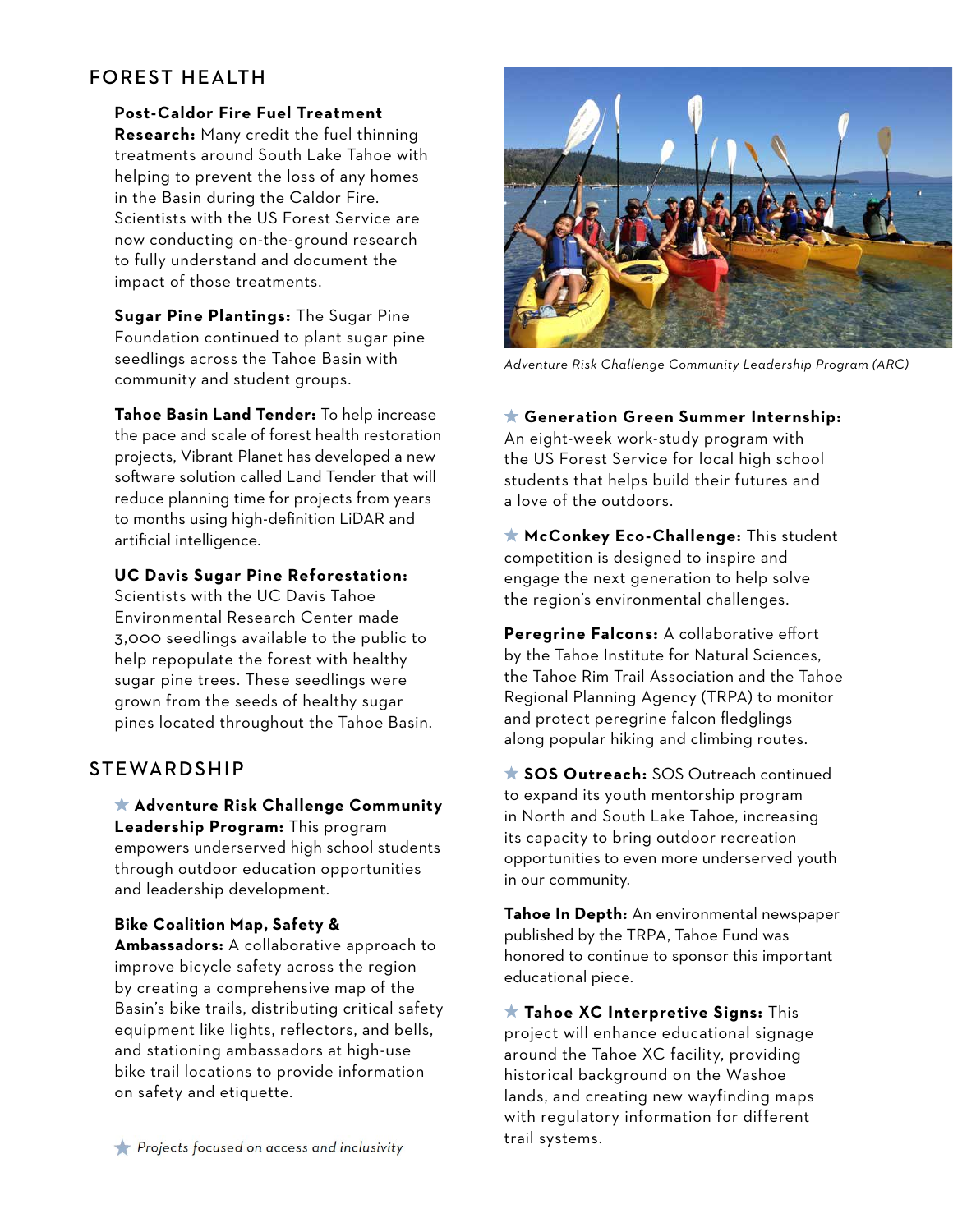**Take Care Campaign:** The Take Care campaign continued to expand its efforts to teach people how to take care of Tahoe with signage and billboards on the highways leading into the Tahoe Basin. This past year included the introduction of Take Care Tahoe Ambassadors at high-use recreation sites throughout the region to provide guidance on good stewardship practices and serve as a resource for recreation users.

#### **TCPUD Solar Powered Waste Compactors:**

Solar trash compactors will be placed around Tahoe City and down the West Shore to help minimize trash overflow, and save on fuel and emissions by reducing the number of trash collection trips.

 **Tahoe Institute for Natural Science Tahoe's Nature for All:** A pilot project that offers free nature-experience programs for several underserved communities, including young people struggling with mental health issues, survivors of domestic abuse, and those from low-income families.

**UC Davis State of the Lake Report:** 

This annual report from the UC Davis Tahoe Environmental Research Center tracks short- and long-term clarity trends in Lake Tahoe.

# SUSTAINABLE RECREATION / TRANSPORTATION

**Caldor Trails Restoration**: As the US Forest Service, the Tahoe Area Mountain Biking Association (TAMBA), and the Tahoe Rim Trail Association developed their plans to rebuild and restore the trails in the aftermath of the devastating Caldor Fire, the Tahoe Fund raised the money needed to get the work started.

 **Camp Wamp Field Trips:** Weekly field trips will bring disabled campers from Camp Wamp to the universally accessible Tahoe East Shore Trail and beaches of Sand Harbor State Park.

**Dollar Creek Bike Path:** Placer County continued to make improvements to the popular Dollar Creek Bike Path that leads from Dollar Point towards Old County Road. *Projects focused on access and inclusivity*

**Douglas County Sheriff Rescue Cold Water Equipment:** New swiftwater rescue equipment for the Douglas County Sheriff Rescue team will enhance their ability to continue to keep people safe on Lake Tahoe.

**East Shore Trail:** Improvements continued to be made on the East Shore Trail, including the installation of new trail counters to track the trail's popularity and new donor trout and bears.

**Incline Flume Trail:** With the Incline Flume Trail restoration work nearly complete, new kiosks, wayfinding and interpretive signs were installed to help share the rich history of the trail.

**Regional Parking Enforcement Program Development:** Parking is a major issue throughout the Tahoe Region. The Tahoe Fund hired a consultant to work with more than 20 partners to begin research on a potential regional parking enforcement program.

 **Tahoe Backcountry Alliance Washoe Tribe – Winter Recreation:** New equipment like cross country skis, snowshoes and additional winter gear helped kids in the Washoe Tribe to take part in winter recreation.



*Tahoe Area Mountain Biking Association (TAMBA)*

**TAMBA Trail Crew:** The first grant from the newly established Tahoe Trails Endowment was made to the Tahoe Area Mountain Biking Association (TAMBA) to hire a crew to work on trails around the region in need of regular maintenance.